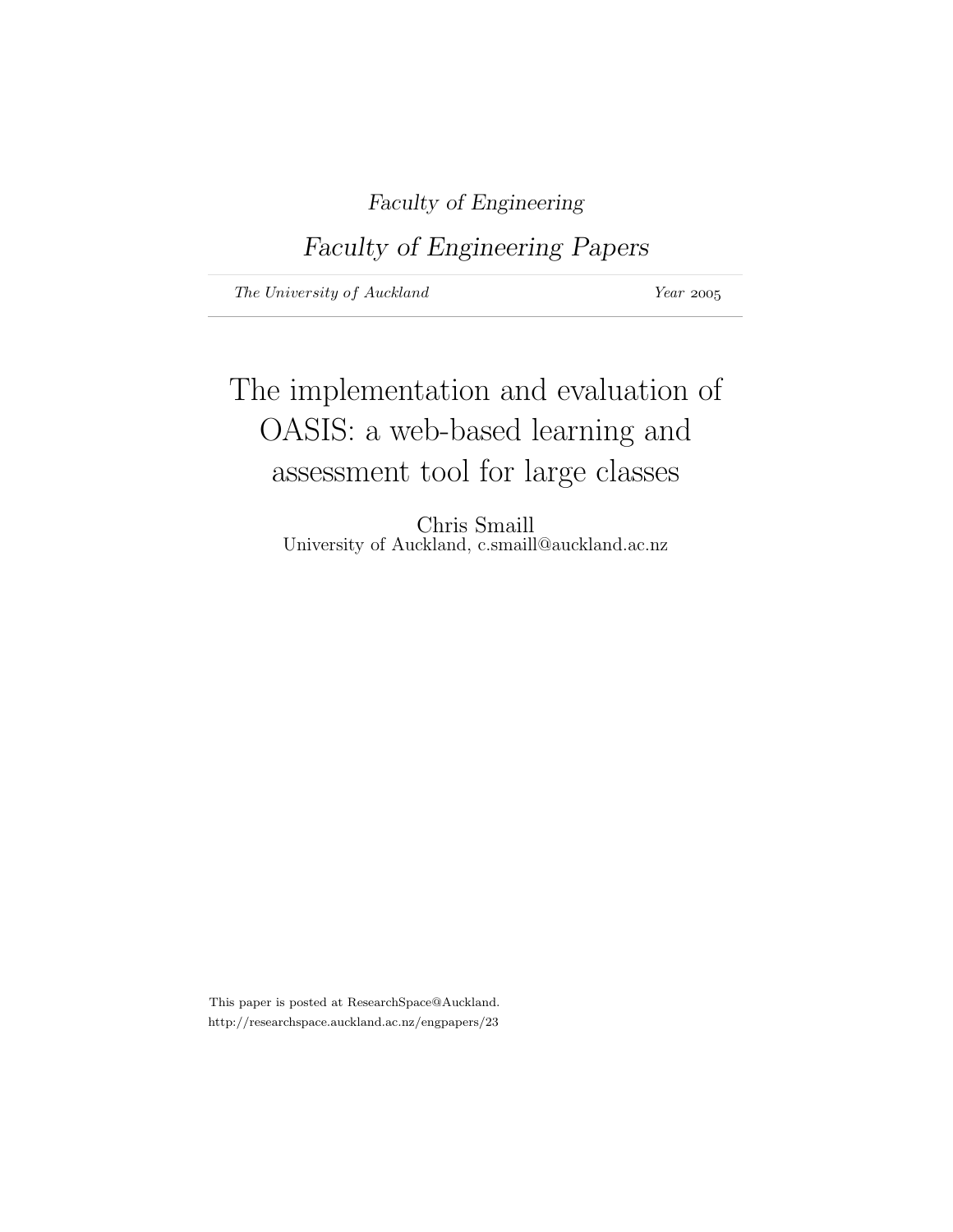# The Implementation and Evaluation of OASIS: A Web-Based Learning and Assessment Tool for Large Classes

Chris R. Smaill

*Abstract—***This paper describes a Web-based learning and assessment tool developed and implemented over a five-year period. Used predominately with first- and second-year students for skills practice and summative assessment, the tool delivers individualized tasks, marks student responses, supplies students with prompt feedback, and logs student activity. Interviews with instructors indicated that the software had enabled them to manage workloads in spite of rising class sizes and that student learning, based on observation and assessment results, had been enhanced rather than compromised. Student surveys, interviews, focus-group discussions, and informal feedback showed that students found the software easy to use and felt it helped them improve their skills and understanding. Student activity logs provided an insight into student study habits and confirmed the motivating power of assessment.**

*Index Terms—***Computer-assisted learning, electrical engineering education, student feedback, student motivation, Web-based assessment.**

### I. INTRODUCTION

**T** HE QUALITY of education worldwide is being threatened by growing instructor workloads. In the United Kingdom, 50 years ago, the median lecture size was 19 while the average discussion group size was just four [1]. Such numbers are unthinkable now. In the Department of Electrical and Computer Engineering of the University of Auckland, Auckland, New Zealand, some class sizes exceed 560 at year 1, 250 at year 2, and 180 at year 3.

An effective assessment program is extremely difficult to maintain as class sizes increase. One recent analysis [2] showed that, for classes in excess of 100 students, the instructor devoted more time to preparing and marking just the final examination than to all teaching duties: lecturing, lecture preparation, tutorials, etc. For a year-1 class of 550 in the Department of Electrical and Computer Engineering, the lecturer's time was allocated as follows: 75% to assessment and 25% to lecture preparation and delivery. For a year-2 class of 200, the split was 65% 35%. With most lecturer time devoted to the relatively unexciting task of assessment, its reduction becomes an attractive way of managing workloads. Unfortunately, less assessment is likely to lead to less student effort. One study found that by year 4, only 5% of student time was spent on learning unrelated to assessment [3]. Other studies have shown that the assessment

The author is with the Department of Electrical and Computer Engineering, University of Auckland, 92019 Auckland, New Zealand.

Digital Object Identifier 10.1109/TE.2005.852590

system is the main influence on how students structure their learning, determining both their effort and their focus [4], [5]. Further, less assessment entails less feedback to students, and for large classes feedback may be delayed significantly. The importance of prompt feedback is well established [6]–[8]. One landmark study concluded that "formative assessment is an essential component of classroom work . . . We know of no other way of raising standards for which such a strong *prima facie* case can be made" [9]. Overall, the research literature makes an unassailable case for providing students with regular assessment and prompt feedback.

As instructor workloads soar, computers are increasingly being used to free instructors from the drudgery of assessment. While initial setup times are higher for computer-based assessment (CBA), long-term gains can be significant. The University of Luton, Bedfordshire, U.K., introduced computer-based examinations and immediately noted an average saving in academic staff time by 50%. Subsequent updates produced a further 50% saving [10]. With the widespread adoption of home computers, CBA, and the Web, instructors can now offer students considerable opportunities for skill-building exercises, formative assessment, and prompt feedback. Students appreciate the opportunity to practice and learn from their mistakes without penalty or loss of face [11], [12].

## II. CBA IN THE ENGINEERING FACULTY AT THE UNIVERSITY OF AUCKLAND

The Department of Electrical and Computer Engineering saw CBA as providing a way to maintain educational standards in spite of increasing workloads. Like a number of other departments, this department sought a homegrown solution [13], partly because of cost and partly because of some noted shortcomings in commercial products. For example, one commercial package reportedly recorded only students' total marks for tests, not data for individual questions. It also summarily logged out students who had used up their time without warning and without recording their answers [14]. Question Mark, "a popular shell in the U.K." [13], if used to process more than 100 assessments per day, requires "a separate database server running Microsoft SQL server or Oracle" [15]. This requirement conflicted with the department's need to handle 500 or more users simultaneously on a shared server. Often, commercial packages offered only limiting question formats such as multiple choice [14], [16]. Motivated by some excellent homegrown examples [17]–[19], the software was developed

Manuscript received August 1, 2004; revised May 10, 2005.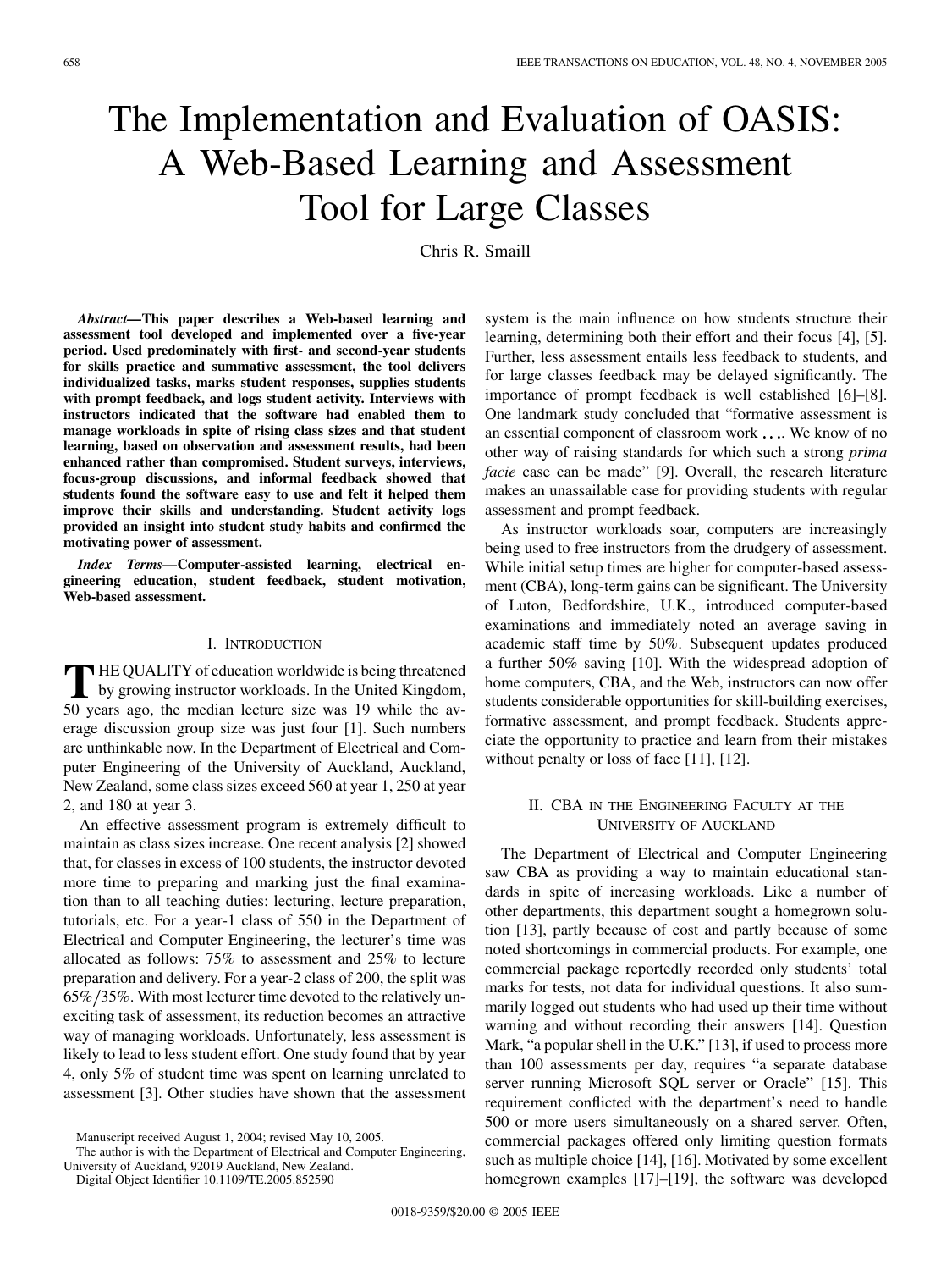within the department, and the first version was produced in 2000 [20]. Since 2002, an action research program has regularly improved both the software itself and its implementation as a learning tool.

# III. OASIS: ONLINE ASSESSMENT SYSTEM WITH INTEGRATED STUDY

OASIS comprises a large question database and server-side program that delivers questions, marks student responses, provides prompt feedback, and records students' activities. Students need only a computer with Internet access and a standard browser since the Web server carries out all processing. Such easy access makes OASIS well suited to student-centered and large-class learning. Questions are repeatable. Each has 200–300 numerically different variations. Thus, students can practice each question until satisfied that they have mastered the particular skill, situation, or concept. The answers for all numerical variations of each question have been previously calculated and are stored in the question database. Marking is very fast as it generally involves comparison rather than calculation. However, when multipart questions are marked consequentially, then some calculation is involved during marking. The current server, a 1.8-GHz dual Xeon with 1.5-GB RAM, can handle more than 1000 users concurrently without loading problems. Such a large number is possible. One class can be taking a test while another is completing an assignment and other students are practicing questions.

OASIS can be used in practice mode or test mode. In the former, students select their course, then a topic, and then questions from that topic. Fig. 1 shows a typical question from the year-2 course Circuits & Systems. As students practice and improve their skills, they also become familiar with the environment that will be used for tests.

An answer within 1% of the actual answer is deemed correct by default; however, this tolerance can be reset for each question as appropriate. Fig. 2 illustrates the screen displayed when a student submits his or her answers to the question shown in Fig. 1.

In test mode, candidates log on at the same time in a supervised environment. Numerically different versions of the same questions are used, making cheating extremely difficult. Students are marked on the first answer submitted to each question, avoiding issues involving the use of the "back button" on browsers. Students can enter answers to all questions and revise them as desired before finally submitting all their answers. Computerized tests need to offer the same flexibility as traditional written tests in this regard [21].

All submissions are recorded—even those entered on the screen but not submitted. This function is of great relief for any student whose computer crashes part way through a test prior to answer submission. The remaining time is displayed throughout the test; when time expires, the student is automatically logged off.

Assignments are similar to tests, except that they are unsupervised, can be taken by students wherever they have Internet access, and have a less stringent time constraint. Typically, assignments must be completed in a single one-hour period

# **ELECTENG202 - Foundations DC**

# 22: Question 22

For the circuit shown below



Mark Now!

Fig. 1. OASIS question from Circuits & Systems.

# **ELECTENG202 - Foundations DC**

## 22: Question 22

|        | Part Your Answer Correct Answer Tolerance Marks Comment |    |            |
|--------|---------------------------------------------------------|----|------------|
| -0.186 | -0.1862.                                                | 1% | 10 Correct |

|  | -0.0069 | $-0.0069$ | 1% |  | 1.0 Correct |
|--|---------|-----------|----|--|-------------|
|--|---------|-----------|----|--|-------------|



within a 12-hour period. One hour after logging on, the assignment is closed to the student. However, a student can change computers within the hour, and this feature has been used by students living close to Internet cafes who have been victims of a home–computer crash. Fig. 3 illustrates a six-question assignment.

Traditional assignments are frequently compromised by copying; the individualized assignments of OASIS are much more secure. One student can tell another how to solve a problem but not the actual answer. Instructors often accept this situation because they see it as valid student learning.

All aspects of student performance in both practice and test mode are recorded, including time logged on, time taken, questions attempted, answers submitted, and correct answers to attempted questions. This information can help instructors identify and deal with student learning issues.

## IV. STAFF RESPONSE TO OASIS

Instructors using OASIS provided students with more formative and summative assessment and more feedback than instructors in traditional courses. Feedback was also delivered earlier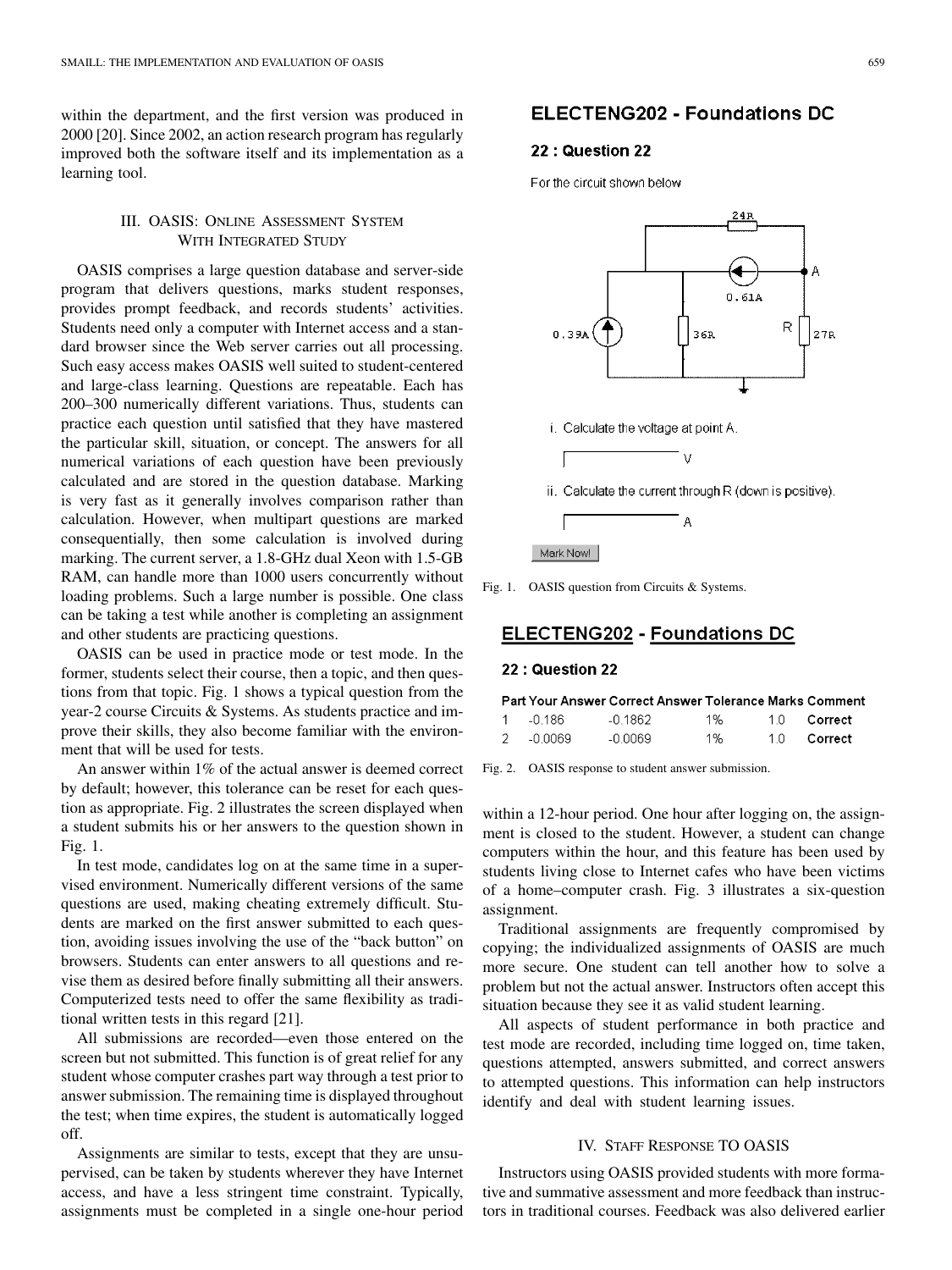#### **Assignment Two**



#### Question 1

Find the voltage at the point A (relative to the bottom rail) in the circuit below



Fig. 3. OASIS assignment comprising six questions.

in the course and more promptly. In fact, both students and instructors received feedback as soon as students started practicing questions on OASIS. Instructors saw CBA as a cost-effective way to maintain effective assessment and high student motivation.

OASIS was also seen as saving considerable instructor time. The following figures for a typical one-hour test are derived from discussion with instructors. Test production is estimated to take about 16 hours for a traditional test and 40 hours for an OASIS test. The latter time is greater because some programming (in MATLAB, for example) is required to generate the sets of answers for each question variation. Marking and mark recording is estimated to take about 22 minutes per student for a traditional test and zero for an OASIS test. Some see the traditional estimates above as rather low [2]. Fig. 4 displays this data graphically. For classes of over 66 students, OASIS saves assessment time. For a typical year-2 course of 200 students, the savings are about 50 hours. For a typical year-1 course of 550 students, the savings are about 180 hours. Greater savings may result if some questions written previously can be reused.

Staff saw OASIS as useful for building and assessing skills. For example, students have become more adept at solving circuits, and this improvement appears to persist from one year to the next. Staff also reported that OASIS was raising student achievement levels. When OASIS practice problems were first provided in a large section of the year-1 course Electrical Engineering Systems, the examination failure rate for that section dropped from 35% to 15%. The examination was traditional in nature, with no significant shift in student ability, and the relevant examination questions were, if anything, more demanding than previously.



Fig. 4. Instructor person-hours required for assessment.

One experienced lecturer cautioned that, with OASIS raising student skill levels, examiners needed to ensure they did not unfairly increase the difficulty level of examinations. Users of other Web-based tutorial systems have made similar comments [19].

OASIS can readily deliver questions that are marked right or wrong. Future developments should enable OASIS to handle questions for which some answers are judged better than others, not just right or wrong. However, OASIS is not suited to project or design work, a situation unlikely to change in the future. In these important areas, staff will continue to be faced with a high assessment workload.

For those who manage large classes, skills practice and assessment are key areas of concern. OASIS is useful for these areas. Other areas of concern include delivering study materials, messages, and assessment results to all students promptly, assigning laboratory and tutorial streams, and hosting discussion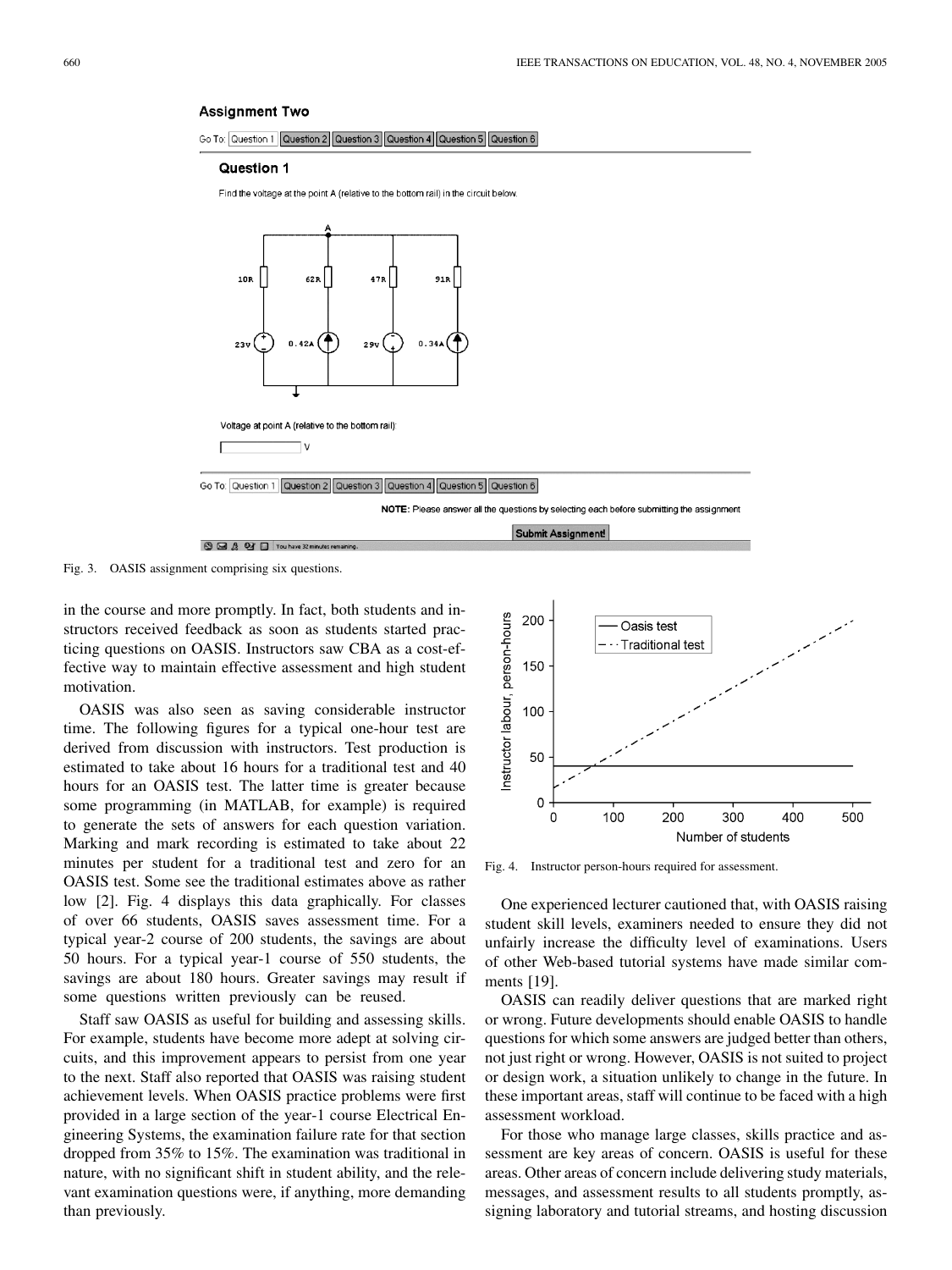| ltem                                                                              |                | D              | N   | А   | SA             |
|-----------------------------------------------------------------------------------|----------------|----------------|-----|-----|----------------|
|                                                                                   | (%)            | (%)            | (%) | (%) | (%)            |
| OASIS is easy to use                                                              | 0              | $\overline{2}$ | 6   | 46  | 43             |
| I often use OASIS                                                                 | $\overline{2}$ | 13             | 35  | 35  | 14             |
| OASIS helped improve my skill level                                               | 0              | 5              | 14  | 46  | 34             |
| I am more confident about my learning after<br>using OASIS                        | $\Omega$       | 4              | 13  | 54  | 27             |
| The problems provided in OASIS helped me<br>understand the course material better | $\Omega$       | $\overline{2}$ | 18  | 50  | 26             |
| OASIS helps me to prepare for the<br>assessments                                  | 1              | 4              | 11  | 50  | 33             |
| I come to campus less often because of<br><b>OASIS</b>                            | 15             | 34             | 30  | 8   | $\overline{2}$ |
| I like the instant performance feedback using<br>OASIS                            | 1              | 1              | 14  | 40  | 42             |
| I prefer to do problems from the text rather<br>than OASIS problems               | 6              | 25             | 46  | 14  | 6              |
| It would be a good idea to have OASIS in<br>other courses                         | $\overline{2}$ | $\mathfrak{p}$ | 13  | 38  | 40             |

TABLE I STUDENT EVALUATION RESULTS FOR OASIS (KEY: SD—STRONGLY DISAGREE, D—DISAGREE, N—NEUTRAL, A: AGREE; SA: STRONGLY AGREE)

forums or "frequently asked questions" pages. Software packages are also frequently employed to assist in these areas and further raise educational standards [22]–[24].

### V. STUDENT RESPONSE TO OASIS

Students have been surveyed about OASIS in two courses since 2002: the year-1 course Electrical Engineering Systems, compulsory for all engineering students at the University of Auckland and taken in 2004 by about 560 students; and the year-2 course Circuits & Systems, compulsory for all students pursuing electrical and electronic engineering or computer systems engineering and taken in 2004 by about 200 students. Table I shows the results of the 2004 survey of Circuits & Systems. The results are typical. Very similar results were obtained in other years and in other courses. A total of 125 representative students completed the survey, rating ten statements on a five-point scale, ranging from *strongly agree* to *strongly disagree*.

The survey results are encouraging. Most students (89%) found OASIS easy to use, while only 2% did not. The instant feedback was appreciated, with 82% agreeing or strongly agreeing with the statement "I like the instant performance feedback using OASIS." Furthermore, 79% agreed or strongly agreed with the statement "OASIS helped improve my skill level," while 83% agreed or strongly agreed with the statement "OASIS helps me prepare for the assessments." This latter figure was gratifying; since only 10% of the course assessment was by OASIS, the remaining 90% of assessment being traditional (pen and paper).

High usage rates have been recorded in all courses that provide OASIS practice opportunities. When OASIS was first used in the year-1 course Electrical Engineering Systems, the average student submitted answers to 100 questions even though OASIS was not used for assessment that year but was provided for practice only with tutorial and textbook questions. All surveys carried out to date show that students prefer OASIS



Fig. 5. Year-1 student activity prior to an assessment.

questions to textbook questions and that about 80% of students want OASIS in more courses. When students were asked "What changes or improvements would you suggest for OASIS?" the most common reply was that OASIS should cover more topics.

The data collected automatically by OASIS on student practice patterns are most illuminating. The marked increase in student activity before tests and examinations is weighty evidence for the motivating power of assessments. While many academicians are used to such behavior, without a data-collection device such as OASIS, this behavior is extremely hard to quantify. Fig. 5 shows the total number of questions submitted by students taking the year-1 course Electrical Engineering Systems as they near an assessment. An exponential curve has been fitted to the data.

About 90% of student practice activity for this assessment occurred in the five days before the assessment, with a full 50% taking place in the last 36 hours (8 p.m. on Saturday to 8 a.m. on Monday). Ultimately, the average student submitted answers to about 40 questions. This student effort was largely motivated by an online assignment that required no supervision and no marking and was worth only 5% of the final grade for the course. Comparable student behavior is also observed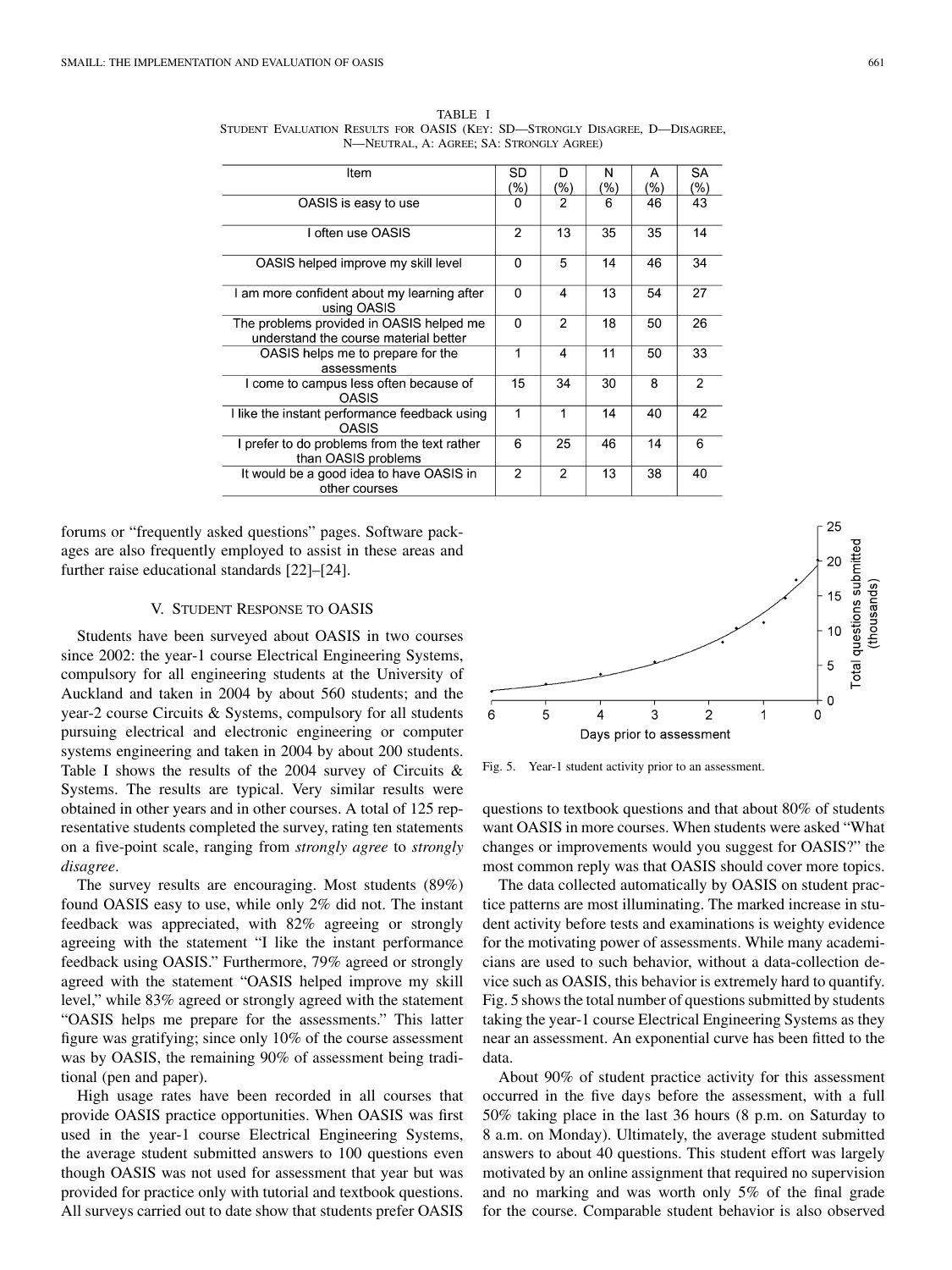prior to similar year-2 online assignments worth only 2% of the final grade.

Todate,over40studentshavebeeninterviewedonaone-to-one basis while others have taken part in group discussions. All interviews and discussions were audiotaped and transcribed. The students involved were not entirely representative of the population because several students who were invited for interviews did not respond. The interviews and group discussions generally reinforced the survey findings and enabled a deeper exploration of some issues. For example, in one survey, several students wrote that they would prefer worked solutions in the feedback to their answers, not just the right answer. However, in focus-group discussions, the majority advanced two arguments against the provision of worked solutions. First, in real life, as a practicing engineer, one is not provided with model answers or even right answers. Second, if model answers were available, students would be tempted to submit a random answer in order to receive the model answer. Much of the benefit of a practice exercise would be lost if an illustration of the method could be obtained in this way. Instructors were encouraged that students advanced such arguments themselves. Research indicates that no increased educational value is provided in assistance beyond the correct answer [25] and that, in fact, too much feedback can be counterproductive [26].

In another interesting twist, interviewed students commented that they did not want practice questions to be reused as assignment questions. As a result, similar but previously unseen questions are now used in assignments. Reassuringly, implementing this change did not lead to a significant decrease in student marks.

### VI. CONCLUSION AND FUTURE DEVELOPMENT

A number of features distinguish OASIS from most other Web-based learning and assessment tools, many of which are based on multiple-choice questions. Although not restricted to multiple-choice questions itself, OASIS is still able to mark questions in real time with no appreciable delay for several hundred concurrent users without making excessive demands on its server. Each question has literally hundreds of numerical versions, allowing great opportunities for repetition, facilitating student skills practice and development, and making assessment more secure against cheating. In tests, features, such as consequential marking for multipart questions and repeat attempts for partial credit, make the assessment process more fair and more student friendly.

The main benefits of the implementation of OASIS in the Department of Electrical and Computer Engineering at the University of Auckland have been described: instructors have been able to manage workloads while maintaining effective teaching and assessment practices; students have been highly motivated, have received regular and timely feedback on their progress, and have lifted their achievement levels. The feedback provided to instructors on student performance and activity has enabled instructors to support at-risk students, to target problem areas, and to improve course delivery in an informed fashion.

The data collected automatically by OASIS and gathered from surveys, interviews, focus-group discussions, and informal communications with both students and instructors constitute an unusually rich resource for educational research. However, analysis of this wealth of data is only in its initial stages. Even so, already clear evidence is available for the motivating power of assessment and for the tendency of students to procrastinate. Further data analysis should enable more informed teaching practices in the department and also add to the body of educational research in the fast-changing area of computer-assisted learning.

The great majority of problems currently delivered by OASIS are numerical, skills-based problems, marked either right or wrong. In the future, it is hoped that problems will be delivered that test understanding and use the principles of fuzzy logic to grade student answers on a finer scale than right/wrong [27]. Further expansion possibilities, such as implementation in high school physics courses, are being explored. However, OASIS is unlikely to greatly reduce the assessment burden in project and design activities.

#### **REFERENCES**

- [1] G. Gibbs and A. Jenkins, *Teaching Large Classes in Higher Education: How to Maintain Quality with Reduced Resources*. London, U.K.: Kogan Page, 1992.
- [2] P. S. Excell, "Experiments in the use of multiple-choice examinations for electromagnetics-related topics," *IEEE Trans. Educ.*, vol. 43, no. 3, pp. 250–256, Aug. 2000.
- [3] K. Innis, "Diary Survey: How Undergraduate Full-Time Students Spend their Time," Leeds Metropolitan Univ., Leeds, U.K., 1996.
- [4] C. M. L. Miller and M. Parlett, "Up to the Mark: A Study of the Examination Game," Society for Research Into Higher Education, Guildford, U.K., 1974.
- [5] B. R. Snyder, *The Hidden Curriculum*. New York: Knopf, 1971.
- [6] M. B. Freilich, "A student evaluation of teaching techniques," in *Teaching Engineering: A Beginner's Guide*, M. S. Gupta, Ed. New York: IEEE Press, 1987.
- [7] G. Gibbs, "Using assessment strategically to change the way students learn," in *Assessment Matters in Higher Education: Choosing and Using Diverse Approaches*, S. Brown and A. Glasner, Eds. Buckingham, U.K.: The Society for Research into Higher Education and Open University Press, 1999, pp. 41–53.
- [8] S. I. Mehta and N. W. Schlecht, "Computerized assessment technique for large classes," *J. Eng. Educ.*, vol. 87, pp. 167–172, 1998.
- [9] P. Black and D. Wiliam, "Inside the black box: Raising standards through classroom assessment," *Phi Delta Kappan*, vol. 80, pp. 139–148, 1998.
- [10] S. Zakrzewski and J. Bull, "The mass implementation and evaluation of computer-based assessments," *Assessment Eval. Higher Educ.*, vol. 23, pp. 141–152, 1998.
- [11] A. Deeks, "Web-based assignments in structural analysis," presented at the Australasian Assn. Engineering Education 11th Annu. Conf., Adelaide, Australia, 1999.
- [12] A. Reinhardt, "New ways to learn," *BYTE*, vol. 20, no. 3, pp. 50–72, Mar. 1995.
- [13] S. Rothberg, F. Lamb, and A. Wallace, "Computer assisted learning in engineering degree programmes: A survey at the end of the 20th century," *Int. J. Eng. Educ.*, vol. 17, no. 6, pp. 502–511, 2001.
- [14] U. O'Reilly, S. Alexander, P. Sweeney, and G. McAllister, "Utilizing automated assessment for large student cohorts," in *Engineering Education and Research—2001: A Chronicle of Worldwide Innovations*, W. Aung, P. Hicks, L. Scavarda, V. Roubicek, and C.-H. Wei, Eds. Arlington, VA: iNEER in cooperation with Begell House, 2002.
- [15] Questionmark Perception for Web (2005, Apr.). [Online]. Available: http://www.questionmark.com/us/perception/perceptionforweb.htm
- [16] A. Tartaglia and E. Tresso, "An automatic evaluation system for technical education at the university level," *IEEE Trans. Educ.*, vol. 45, no. 3, pp. 268–275, Aug. 2002.